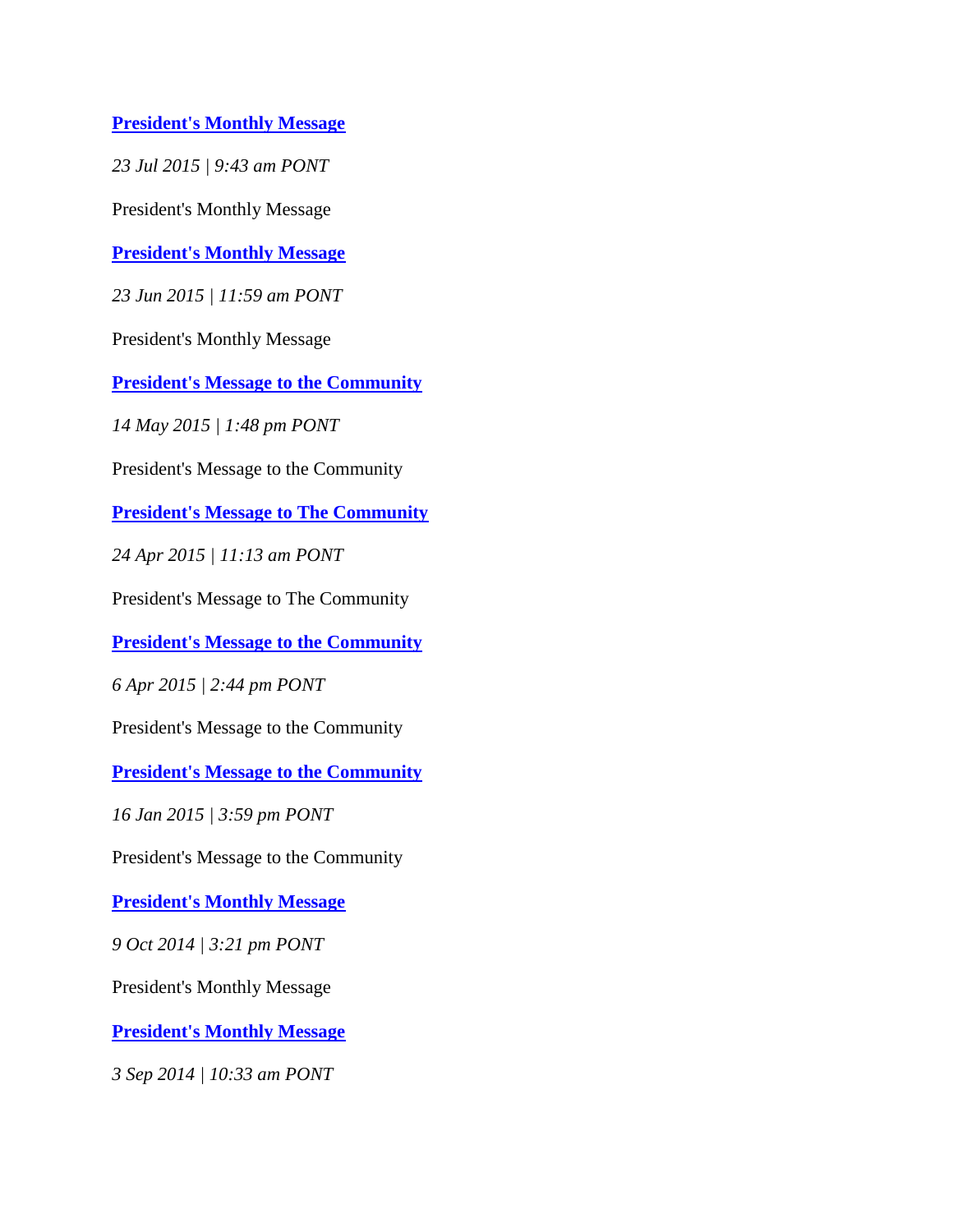President's Monthly Message

**[President's Monthly Message](http://www.comfsm.fm/myShark/news/item=983/mod=21:45:45)**

*8 Aug 2014 | 10:45 am PONT*

President Monthly Message August 2014

**[President's Monthly Message](http://www.comfsm.fm/myShark/news/item=966/mod=21:30:23)**

*7 Jul 2014 | 10:30 am PONT*

President's Monthly Message June 2014

**[President's Message to the Community](http://www.comfsm.fm/myShark/news/item=582/mod=02:14:06)**

*2 Aug 2013 | 3:14 pm PONT*

I want to take a moment to welcome all of you to a new academic year. Many new students are arriving on campus from Pohnpei, Chuuk, Yap and Kosrae in anticipation of student orientation, the first week of classes and immersion into a year of study, learning and personal growth. The feeling of energy and excitement on campus is pal

**[President's Message to the Community](http://www.comfsm.fm/myShark/news/item=485/mod=21:36:33)**

*4 Apr 2013 | 10:36 am PONT*

On March 15, 2013 the college submitted its Follow-Up and Midterm Report to the Accrediting Commission for Community and Junior Colleges (ACCJC). The submission of that report was followed by a visit of Commission representatives from March 26-28, 2013.

**[President's Message to the Community](http://www.comfsm.fm/myShark/news/item=446/mod=22:49:27)**

*15 Feb 2013 | 11:49 am PONT*

President Joseph M. Daisy, Ed.D.'s February message to the college community.

**[President's Message to the Community](http://www.comfsm.fm/myShark/news/item=343/mod=03:12:46)**

*31 Oct 2012 | 4:12 pm PONT*

President Joseph M. Daisy's October 31st message to the College of Micronesia-FSM Community

**[President's Message to the Community](http://www.comfsm.fm/myShark/news/item=332/mod=23:20:39)**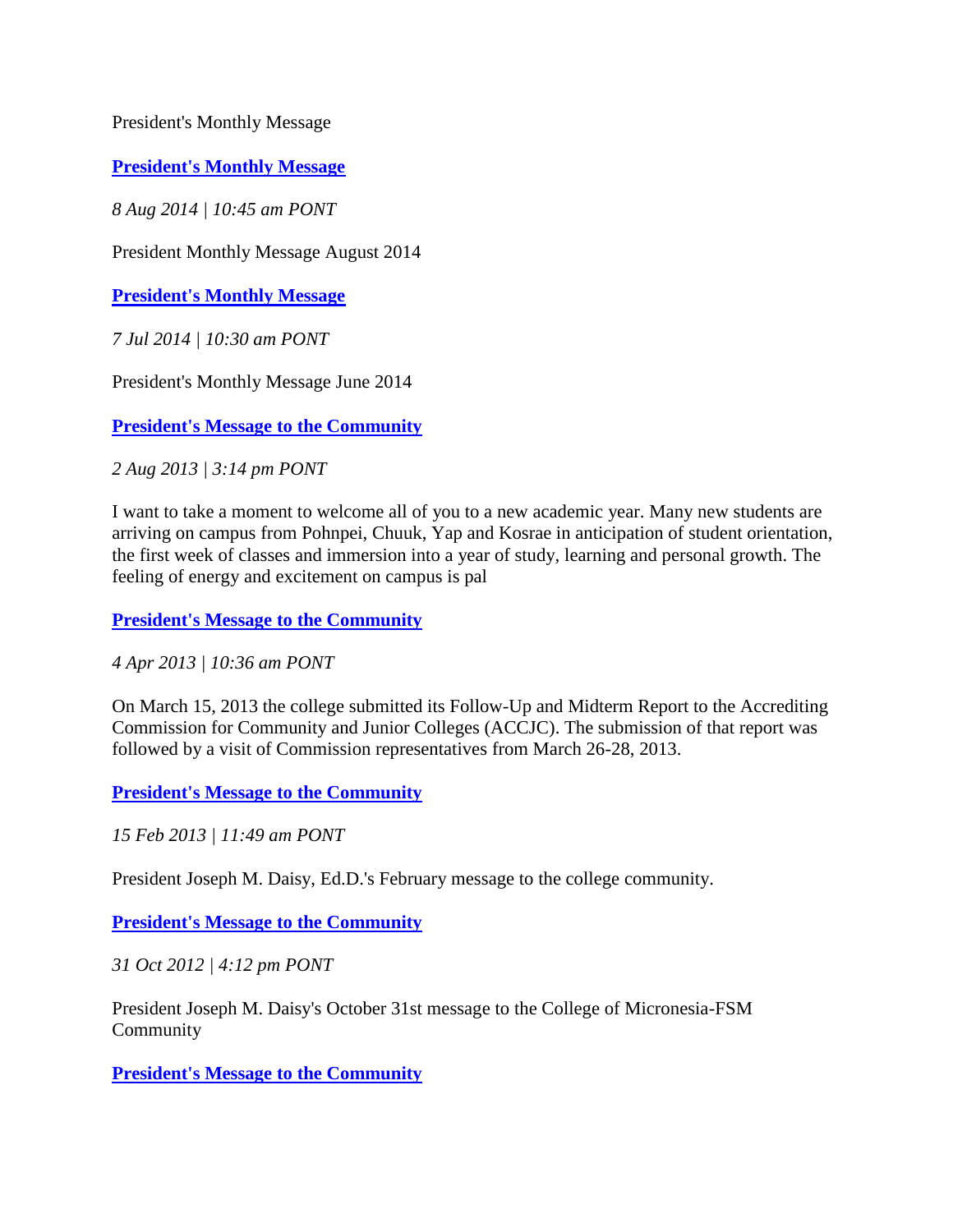*19 Oct 2012 | 12:20 pm PONT*

President's message regarding the ACCJC Rubrics Survey, the Strengthening Purposeful Dialogue update, and community meeting.

**[President's Message to the Community](http://www.comfsm.fm/myShark/news/item=326/mod=20:29:59)**

*15 Oct 2012 | 9:29 am PONT*

President's October 14, 2012, message to the College of Micronesia-FSM community

**[President's Message to the Community](http://www.comfsm.fm/myShark/news/item=295/mod=18:48:27)**

*10 Sep 2012 | 7:48 am PONT*

President's Message to the College of Micronesia-FSM Community

**[President's Message to COM-FSM Community](http://www.comfsm.fm/myShark/news/item=264/mod=01:45:17)**

*13 Aug 2012 | 2:45 pm PONT*

This past week was full of activity across the college. New students were involved in a robust orientation program led by peer advisors and included a wide variety of team building, information and social networking programs.

**[President's New Academic Year Message to the COM-FSM Community](http://www.comfsm.fm/myShark/news/item=258/mod=20:18:08)**

*7 Aug 2012 | 9:18 am PONT*

President's message to the College of Micronesia-FSM community as the new academic year begins.

**[President's Message to Students](http://www.comfsm.fm/myShark/news/item=257/mod=02:16:14)**

*6 Aug 2012 | 3:16 pm PONT*

The president's message to students during the fall 2012 orientation

**[ACCJC Action Letter Released](http://www.comfsm.fm/myShark/news/item=229/mod=01:27:02)**

*5 Jul 2012 | 2:27 pm PONT*

President's message to the college community regarding the ACCJC action letter.

**[President's Message to the College Community](http://www.comfsm.fm/myShark/news/item=214/mod=04:17:15)**